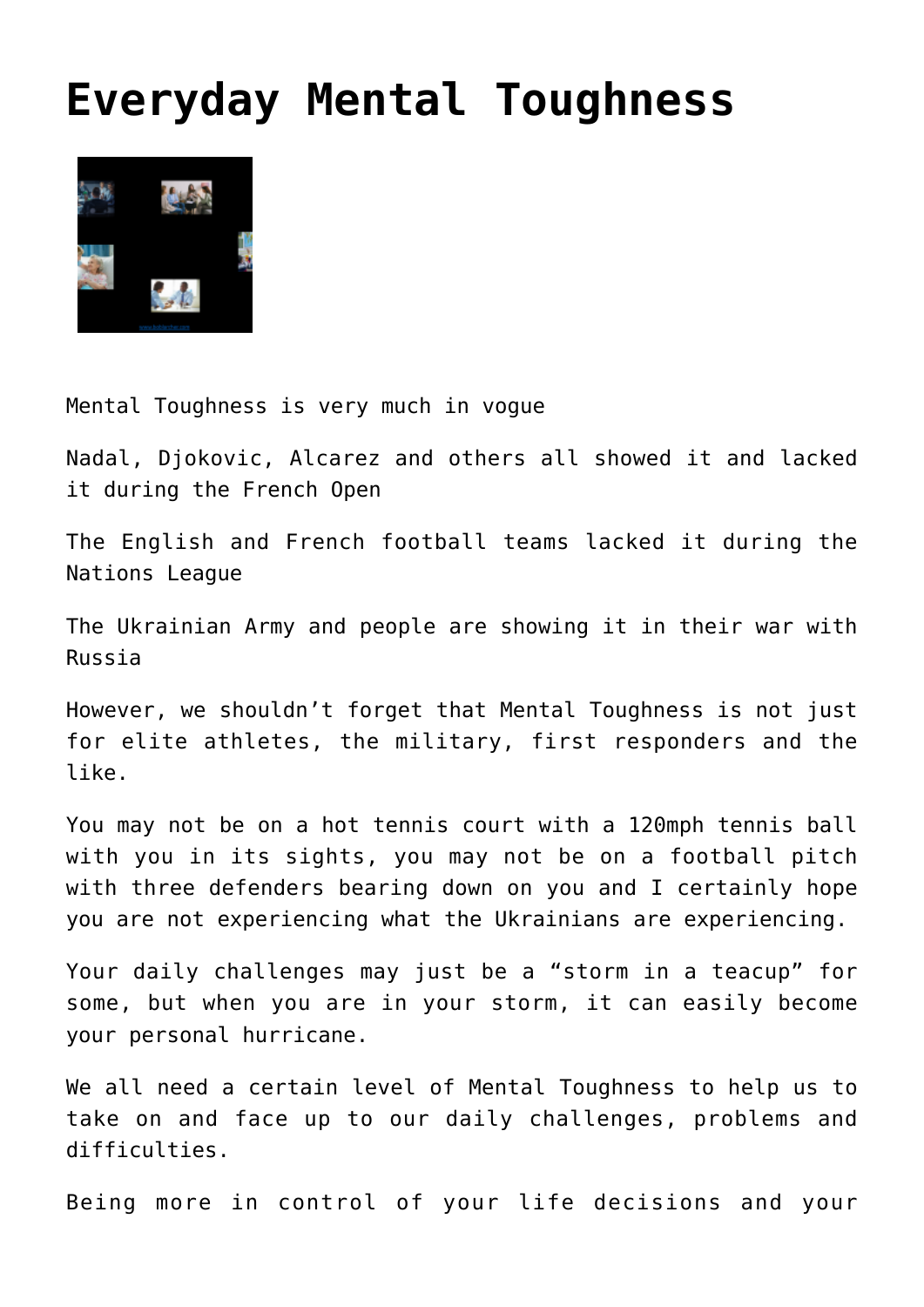emotional response can only be good

Being more committed to achieving your goals can only be good

Being more willing to take on challenges and learn from them can only be good

Being more confident in your skills and your interactions with others can only be good

Mental Toughness is an attitude; it's the attitude that gives the Confidence to take on a Challenge and the Control to meet Commitments.

Often confused with Resilience, Mental Toughness is more than "facing up to and bouncing back from challenge"; it has a proactiveness to it that leads to "seeking out challenges"

Mental Toughness allows people to be assertive rather than aggressive, intrepid rather than reckless, disciplined rather than dogmatic and determined rather than stubborn.

Forget the images of pumped-up males with bulging biceps & triceps

Forget the images of terminators with the emotions of a plankton

Forget the images of clenched fists and a stiff upper lip

Replace those images with doctors, nurses, teachers, project managers, hotel staff, job seekers, recruiters ……. all those "ordinary" people who have to face up to difficult situations on a daily basis.

Understanding your Mental Toughness leads, not only to higher performance but also to greater ambitions and better wellbeing.

I have been helping people to understand and develop their Mental Toughness for over 35 years now; if you would like to